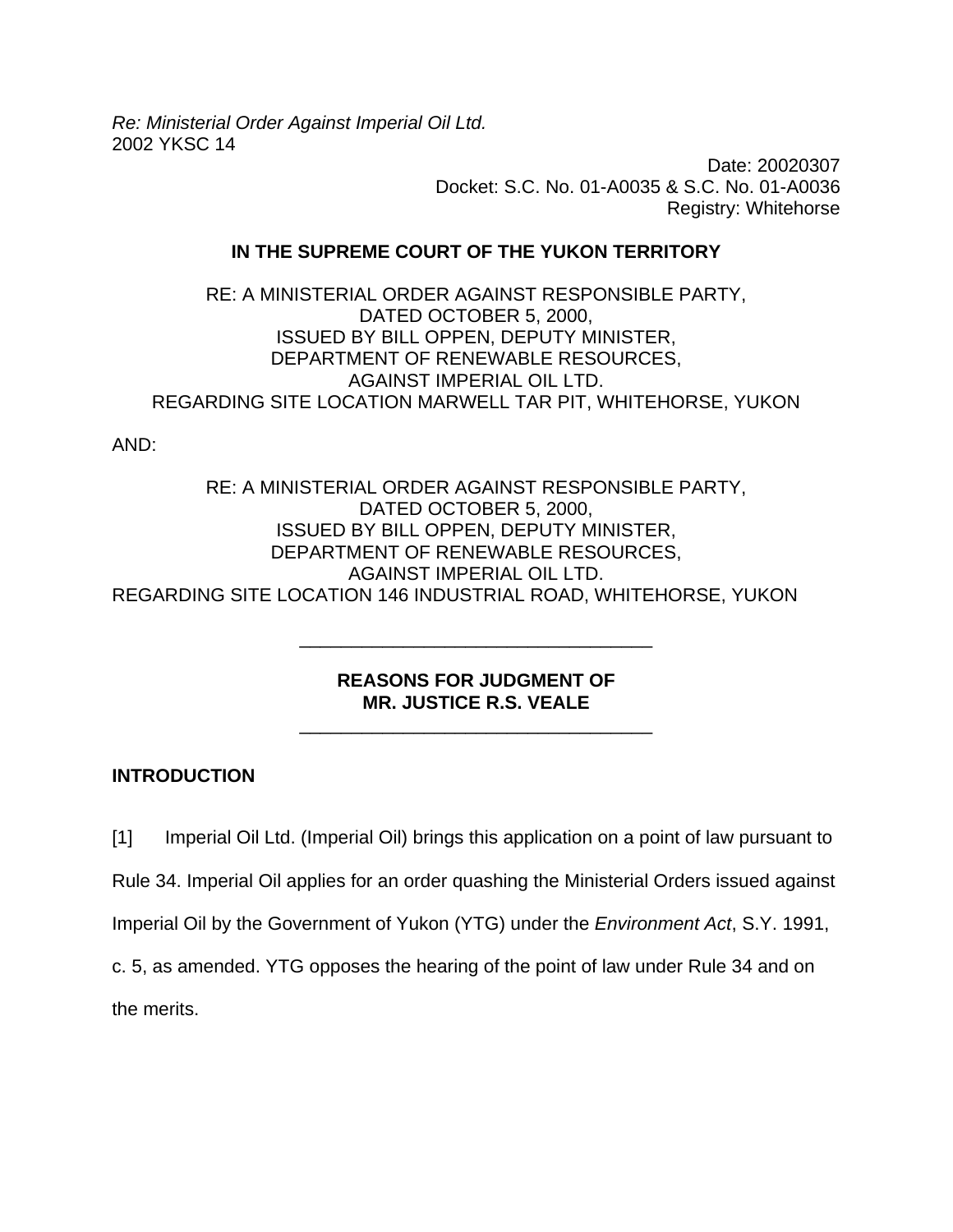## **ISSUES**

[2] There are two broad issues to be determined:

- 1. Is the application to quash the Ministerial Orders an appropriate matter to be heard under Rule 34?
- 2. Does the Minister have a duty of fairness that arises prior to issuing the Ministerial Orders?

# **FACTS**

[3] The Canol Oil Refinery was located in the Whitehorse Industrial Area and was operated under the auspices of the U.S. Army during World War II. After the refinery was closed in 1946, it was sold to Imperial Oil by the U.S. Army in 1947. The Canol Oil Refinery was dismantled and shipped to Edmonton, Alberta. The factual circumstances surrounding the dismantling of the refinery are crucial to the issuance of the Ministerial Orders.

[4] The Whitehorse industrial area sites, now described as 146 Industrial Road and as the Marwell Tar Pit, were the subject of Notices of Designation of Contaminated Site dated September 4, 1998, and amended September 5, 2000.

[5] By Ministerial Orders dated October 5, 2000, Imperial Oil was named as a Responsible Party under the *Environment Act,* supra*,* with respect to both 146 Industrial Road and the Marwell Tar Pit site, and was directed to:

> 1. undertake investigations, tests and surveys as may be necessary to complete a site investigation, as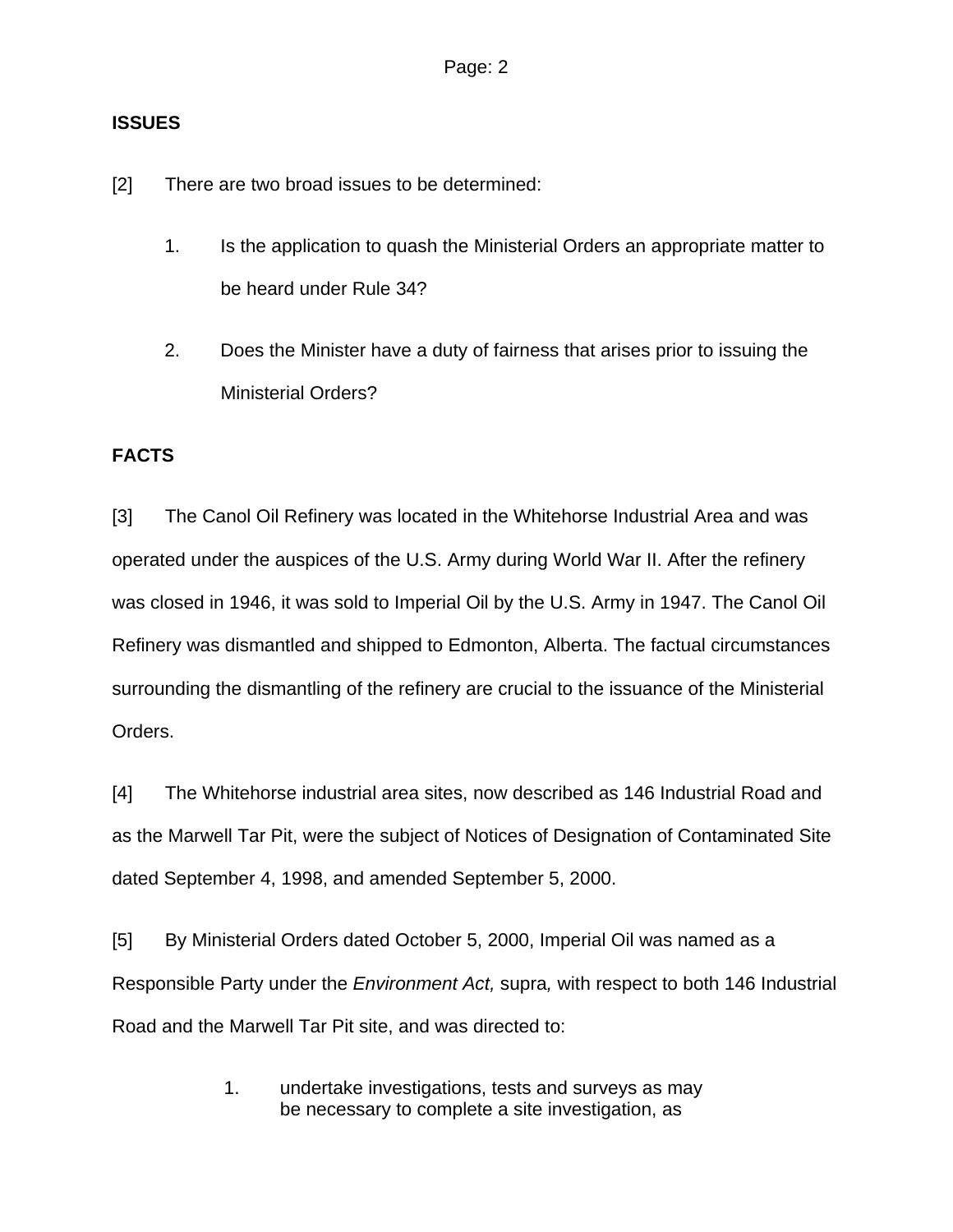described in s. 7 of the *Contaminated Sites Regulations*, and a site assessment, as described in s. 8 of the *Contaminated Sites Regulations*, to determine the extent and the effects of contamination at the contaminated site and to report the results of the site assessment to the Minister;

- 2. to establish a plan of restoration for the contaminated site and a timetable for the execution of the restoration work; and
- 3. to carry out restoration or rehabilitation of the contaminated site in accordance with the *Contaminated Sites Regulations*.

[6] The orders, when issued, required that the site investigation and site assessment reports be delivered no later than September 1, 2001. However, since then, the parties have agreed to extend the compliance date to September 30, 2002. The orders further direct that the plan of restoration and the restoration and rehabilitation work required are to be completed within the time to be specified by the Deputy Minister following receipt of the site investigation and site assessment reports.

[7] A Statement of Reasons was attached to the Ministerial Orders. Under the

heading "Identification of Responsible Parties" of the Ministerial Order for 146 Industrial

Road, paragraphs 3 and 5 set out the following:

- 3. Documents concerning the construction, sale and subsequent dismantling of the refinery indicate that Imperial Oil Ltd. purchased the refinery in 1947 from the government of the United States of America and subsequently contracted W.W. Barnes Company of Los Angeles, California to dismantle the refinery. The dismantling efforts took place from the fall of 1947 until late in the spring, 1948.
- 5. Imperial Oil Ltd. is a corporation that has a registered office in Whitehorse pursuant to the *Business Corporations Act.* Standard Oil Company and W.W.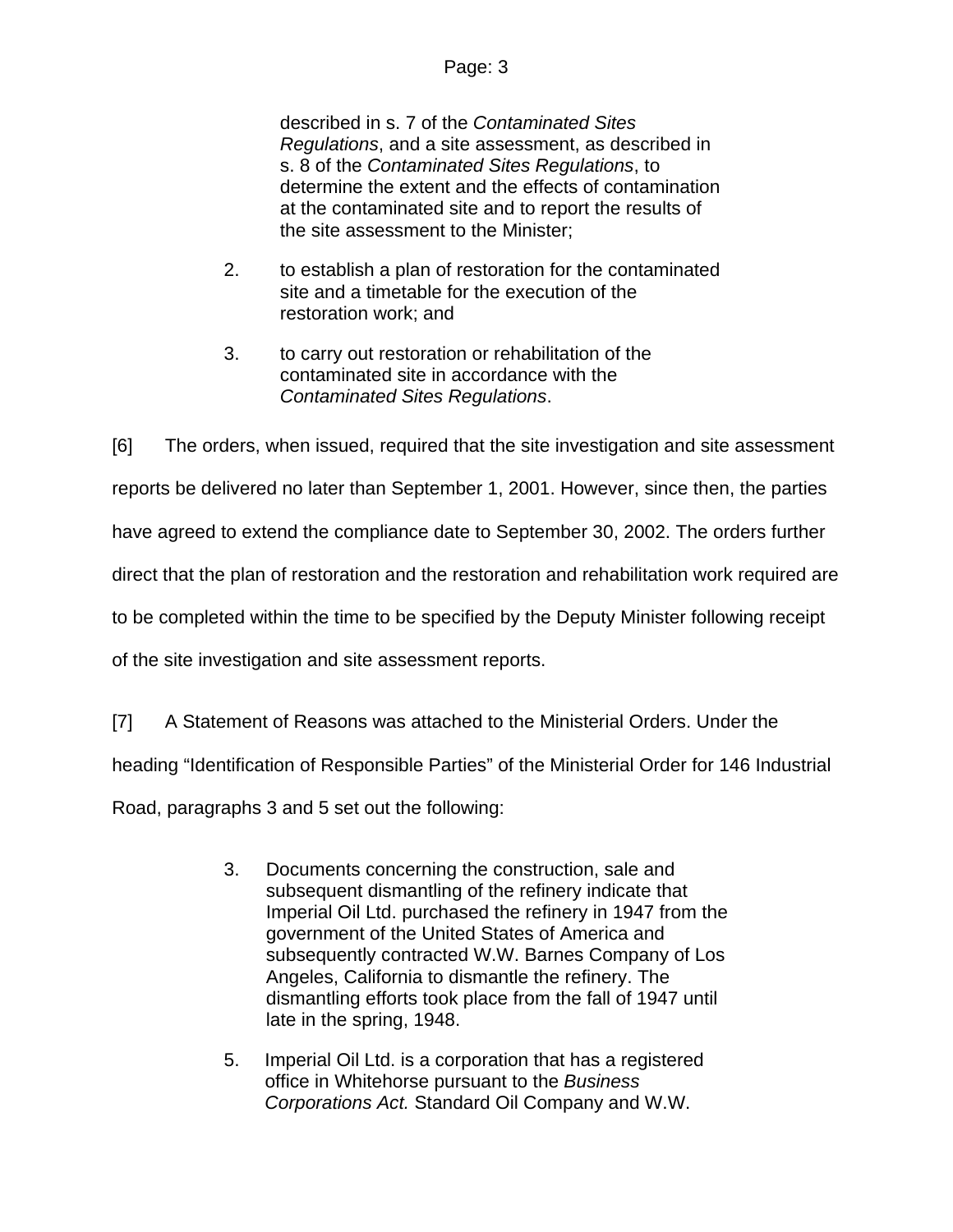Barnes Company, although understood to still be in existence, are not registered corporations, companies, partnerships or proprietorships in the Yukon and thus, at this time, the Yukon does not have the requisite information or jurisdiction to issue a s.115(1) order against the Standard Oil Company or the W.W. Barnes Company. The Department of Defence and the Secretary of State of the United States of America are extraterritorial bodies which would not be bound by a s.115(1) order issued under the *Environment Act.*

[8] With respect to the site located at 146 Industrial Road in Whitehorse, WPT

Holdings and Russel Metals also received a virtually identical Ministerial Order.

[9] On November 22, 2000, Imperial Oil advised the Environmental Protection and Assessment Branch of YTG of its intention to seek judicial review of the Ministerial Orders.

[10] Imperial Oil was requested to inform YTG as to the nature of its complaint with respect to the Ministerial Orders issued against it, prior to filing petitions for judicial review of such orders. Imperial Oil did not respond to this request and did not avail itself of its right to complain to the Minister pursuant to section 22 of the *Environment Act*.

[11] Imperial Oil filed its petitions herein on May 14, 2001, accompanied by the supporting affidavits of John Stevens.

[12] The petitions filed by Imperial Oil on May 14, 2001, seek the following orders:

a) staying the Ministerial Orders dated October 5, 2000;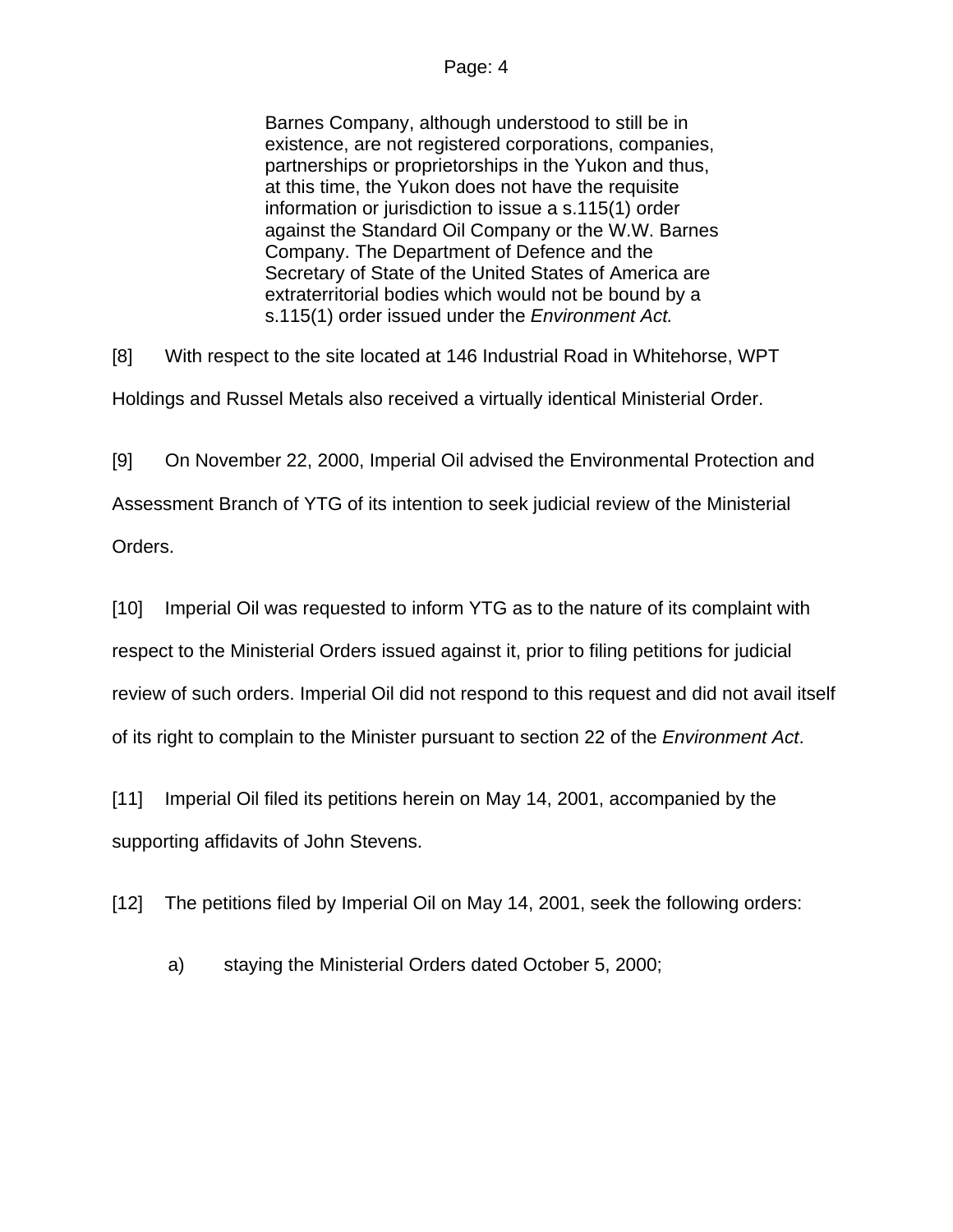- b) granting both an interim and a permanent injunction enjoining the Department of Renewable Resources from taking any further action against Imperial Oil regarding the sites in question;
- c) *certiorari* or prohibition pursuant to Rule 63(1) to quash the Ministerial Orders dated October 5, 2001;
- d) alternatively, a declaration that the Ministerial Orders are null and void and of no force and effect against Imperial Oil; and
- e) costs.

[13] Prior to the issuance of the Ministerial Orders, there had been no contact between any department of YTG and Imperial Oil regarding the investigation of the Site Location 146 Industrial Road or the Marwell Tar Pit to identify potentially responsible parties and the possibility that orders requiring the restoration and rehabilitation of the site would be issued.

[14] The facts set out above are not disputed by YTG.

[15] The Notice of Motion filed by Imperial Oil in each petition claims the following relief:

> 1. In accordance with Rule 34, to have a point of law set down for hearing on the issue of whether the failure to hold hearings with respect to the Ministerial Order, the subject-matter of the Petition, is a breach of the rules of natural justice and procedural fairness and as a result renders the Ministerial Order void and quashable by this Honourable Court;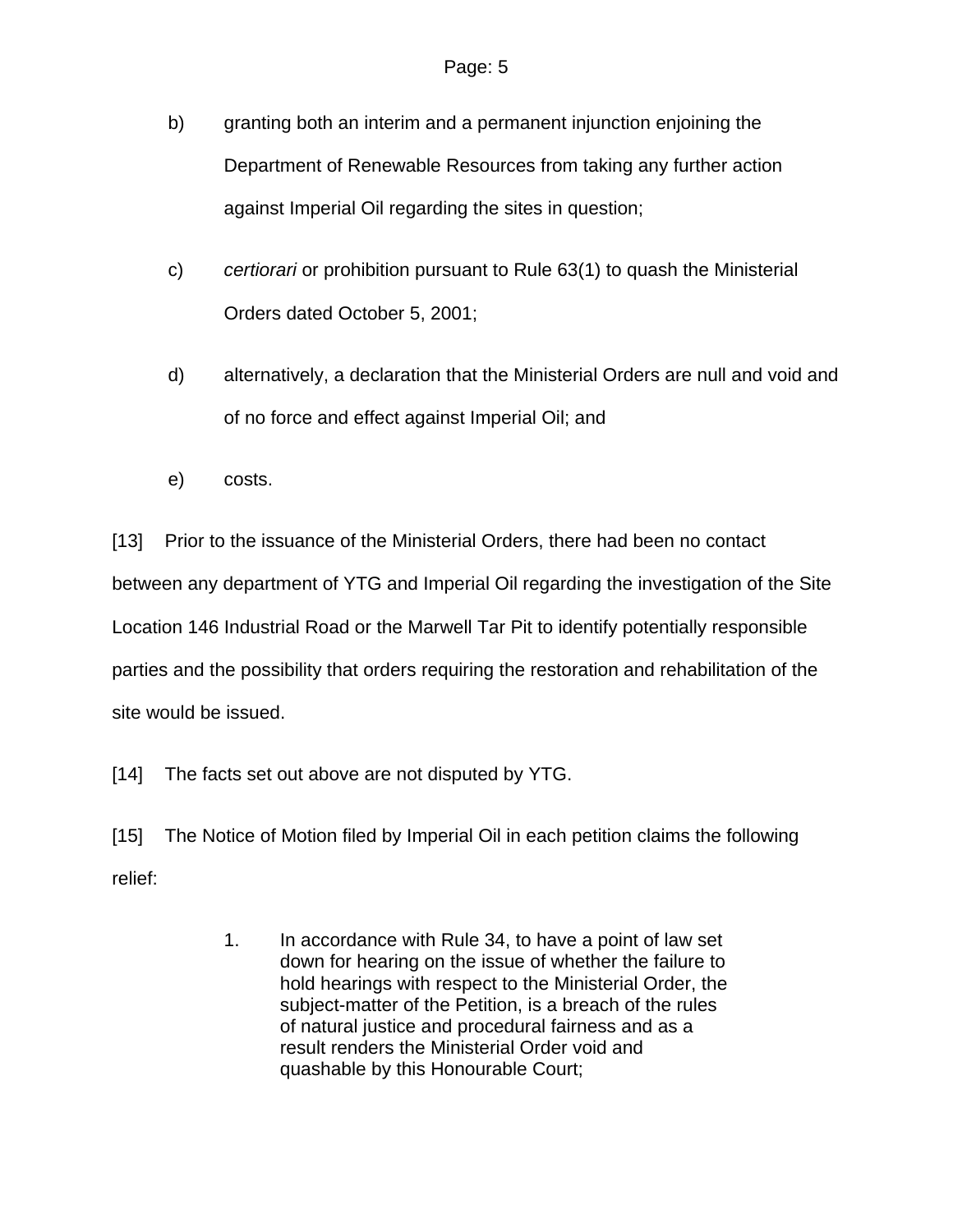- 2. Under the court's inherent jurisdiction and pursuant to the common law rules relating to an application for *certiorari,* to then have a concurrent adjudication of said point of law; and
- 3. Costs.
- [16] YTG has not filed a reply.

# **Issue 1: Is the application to quash the Ministerial Orders an appropriate matter to**

# **be heard under Rule 34?**

[17] Imperial Oil submits that the following point of law is appropriate for hearing under

Rule 34: was it a breach of procedural fairness for the Minister to fail to give notice and

to hold a hearing before issuing the Ministerial Orders which could result in the

quashing of such orders? It is agreed that no notice was given or hearing held by YTG

prior to the issuance of the Ministerial Orders.

[18] Rule 34 states as follows:

*Point of law may be set down for hearing* 

 34(1) A point of law arising from the pleadings may, by consent of the parties or by order of the court, be set down by praecipe for hearing and disposed of at any time before the trial.

*Court may dispose of whole action* 

 (2) Where, in the opinion of the court, the decision on the point of law substantially disposes of the whole action or of any distinct claim, ground of defence, set-off, counterclaim or reply, the court may dismiss the action or make any order it thinks just.

[19] The leading authority on a Rule 34 proceeding is *Alcan Smelters and Chemicals* 

*Limited v. Canada Association of Smelter and Allied Workers, Local 1* (1977), 3

B.C.L.R. 163 at 165 (S.C.). This case sets out the following principles at p. 165: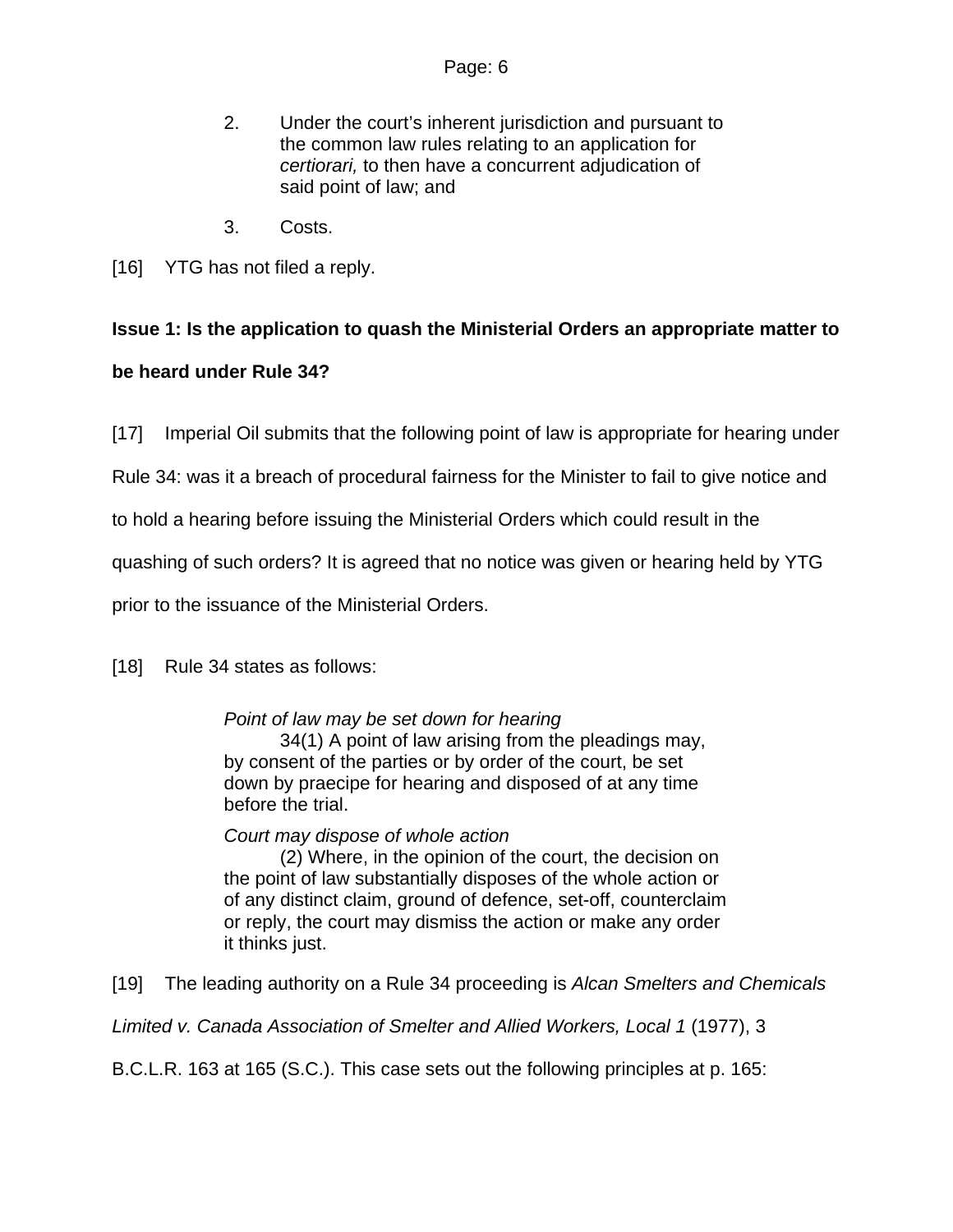The following principles must be observed in considering an application under R. 34:

1. The point of law to be decided must be raised and clearly defined in the pleadings: see *Dutton-Williams Bros. Ltd. v. Inland Natural Gas Co.* (1960), 31 W.W.R. 575 (B.C. C.A.);

2. The rule is appropriate only to cases where, assuming allegations in a pleading of an opposite party are true, a question arises as to whether such allegations raise and support a claim or a defence in law: see *Reichl v. Rutherford-McRae Ltd.* (1964), 47 W.W.R. 227 at 231 (B.C. C.A.);

3. The facts relating to the point of law must not be in dispute and the point of law must be capable of being resolved without hearing evidence: see *Dutton-Williams Bros. Ltd. v. Inland Natural Gas Co.,* supra; *Banks Industrial Supply Ltd. v. Ritchie Bros. Auctioneers Ltd.,* [1972] 1 W.W.R. 231 (B.C.C.A.); and *Armstrong v. Levine* (1964), 47 W.W.R. 635 at 636-37 (B.C.);

4. Whether a point of law ought to be decided before the trial of the action is discretionary, and it must appear that the determination of the question will be decisive of the litigation or a substantial issue raised in it: see *Banks Industrial Supply Ltd. v. Ritchie Bros. Auctioneers Ltd.,* supra;

5. In deciding whether the question is one which ought to be determined before trial the court will consider whether the effect of such a decision will immeasurably shorten the trial, or result in a substantial saving of costs: see *Dutton-Williams Bros. Ltd. v. Inland Natural Gas Co.* (1959), 30 W.W.R. 421 at 425-26, reversed 31 W.W.R. 575 (B.C.C.A.).

[20] I will address each principle separately:

1. The point of law is raised clearly in the petition of Imperial Oil at paragraph

16 of the facts:

16. Prior to the issuance of the Ministerial Orders, there had been no contact between any department of the Government of the Yukon and the Petitioner regarding the investigation of the site location to identify potentially responsible parties and the possibility that orders requiring the restoration and rehabilitation of the site location would be issued.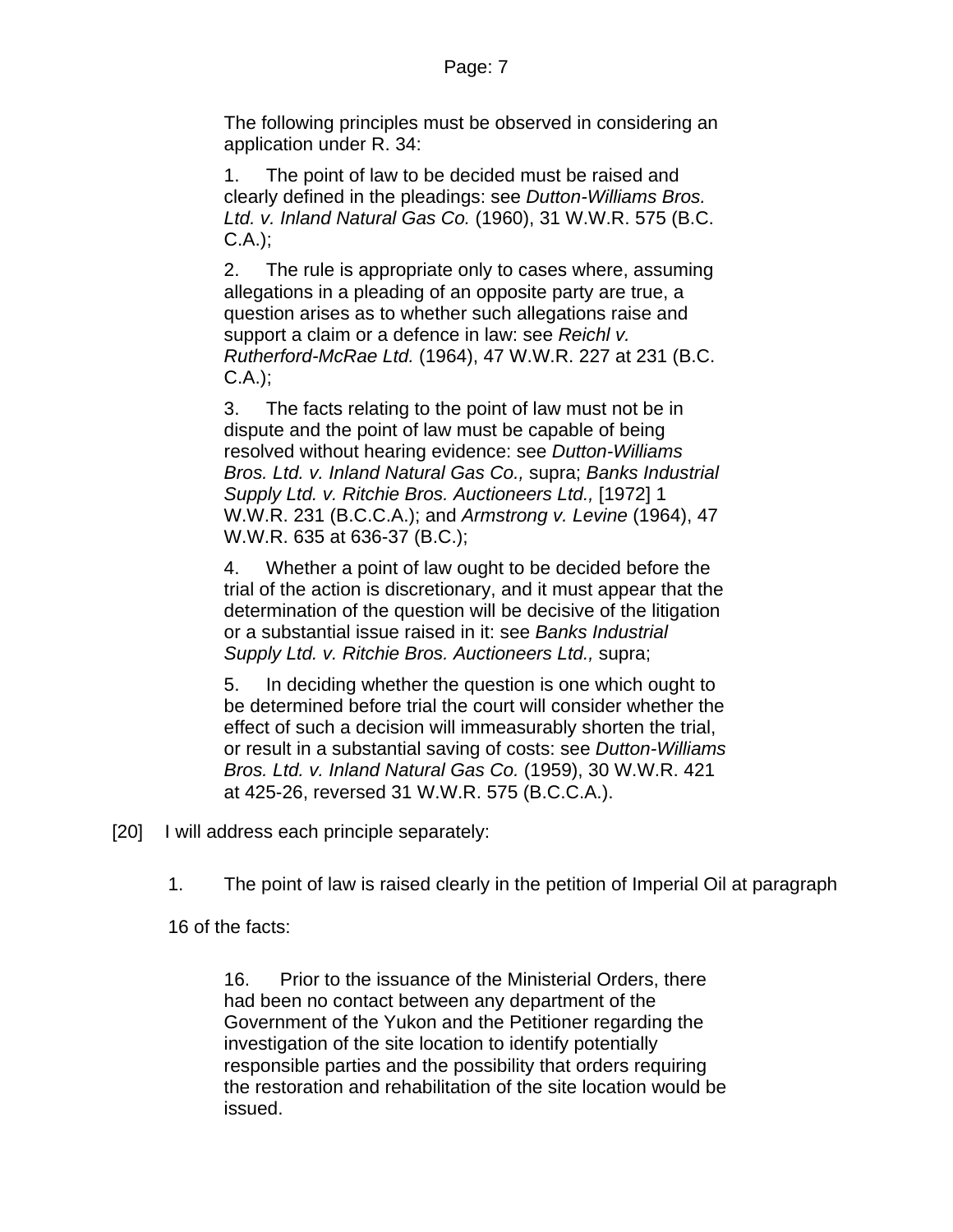2. This principle assumes that Rule 34 only applies to a demurrer situation, i.e. where the defendant or respondent assumes the allegations of fact of the petitioner are true but contends that the allegations do not raise a claim in law.

The present case is somewhat different in that Imperial Oil is the petitioner and raises a point of law from its own pleading. I have no difficulty applying Rule 34 to a petition as it is a form of pleading required by Rule 63(1) for an application for *certiorari.*

However, the question of whether Rule 34 is a demurrer rule only is more troubling. There are many cases where the defendant raised the Rule 34 issue out of the pleadings of the plaintiff. In order to make Rule 34 work, the practice is to assume the truth of the allegation, since the defendant's position is that even if the allegations are true, the plaintiff has no claim. However, I also note there are previous Rule 34 proceedings brought by plaintiffs and petitioners. (See *Grennan Estate* v. *Alton,* [2000] Y.J. No. 19 (S.C.) (QL); *Fletcher-Gordon* v. *Southam Inc.*, [1997] B.C.J. No. 269 (S.C.)(QL); *Strata Plan No. VR 2000* v. *Shaw,* [1998] B.C.J. No 1190 (S.C.)(QL); *Allison Estate* v. *Allison,* [1998] B.C.J. No. 2274 (S.C.)(QL); *Allan v. Connellan,* [1998] B.C.J. No. 2321 (S.C.)(QL).)

There is clearly no limiting wording in Rule 34(1), so I conclude that any party can apply to proceed on a point of law. This is confirmed in G.P. Fraser & John W. Horn, *The Conduct of Civil Litigation in British Columbia, (*Toronto: Butterworths, 1978) at 600:

The parties to an action may by consent set down for hearing any point of law arising from the pleadings or any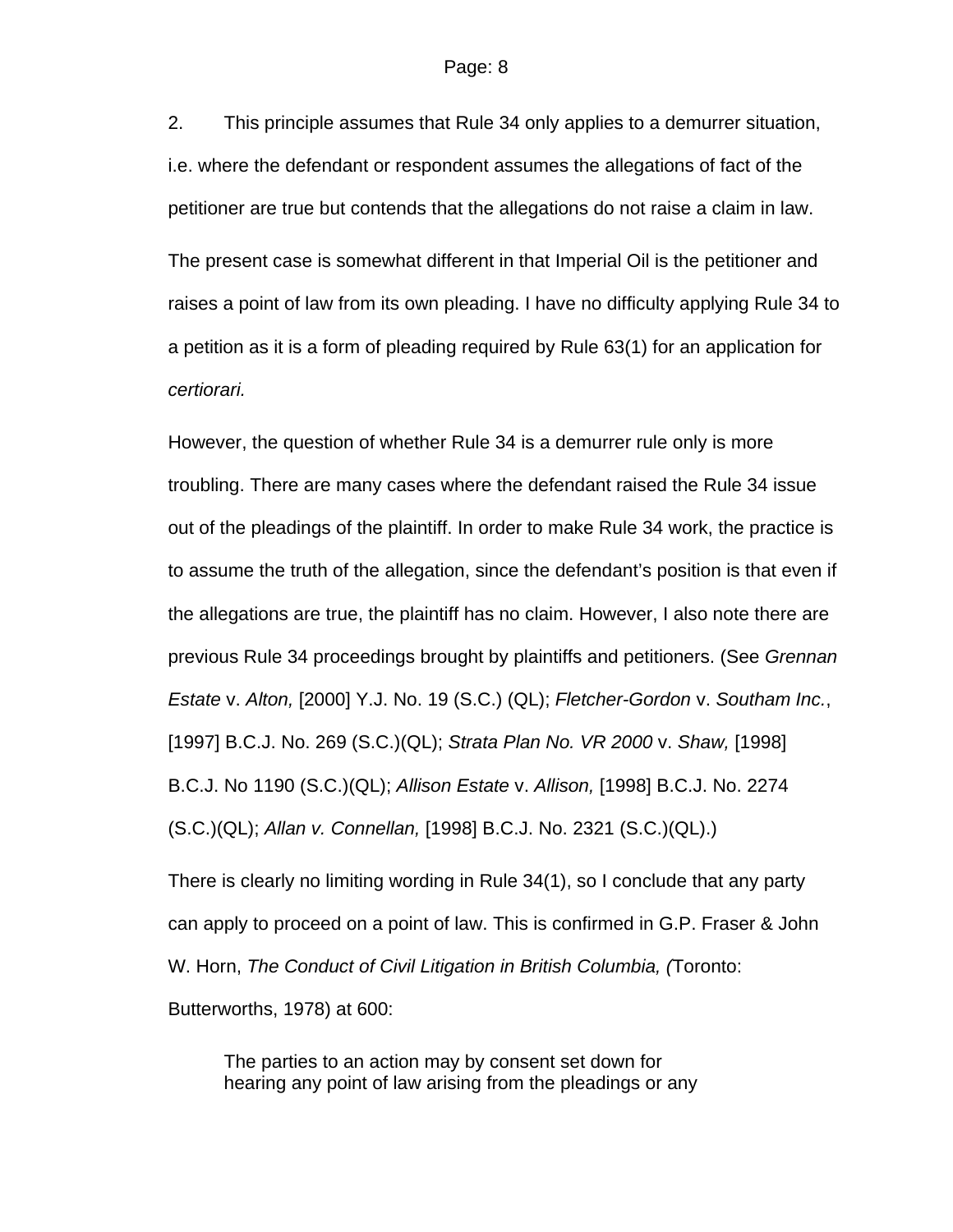party may apply for an order that the matter be so set down (Rule 34(1)).

Further, Rule 1(5) sets out that the object of the Rules of Court "is to secure the just, speedy and inexpensive determination of every proceeding on its merits."

In my view, it would be contrary to the object of the Rules of Court to place a narrow interpretation on Rule 34 that is not required on a plain reading of the words of the Rule. As a result, the second principle is met by virtue of both parties being in agreement on the fact of no notice or hearing taking place prior to the Ministerial Orders. This proceeding on a point of law has greater factual certainty as no assumption of truth is required.

3. Although the facts are not in dispute, YTG contends that the point of law is not capable of being resolved without further evidence. The facts set out in this decision are not in dispute but there is no doubt that a public policy component exists. YTG contends that there is a "factual vacuum" about whether the Ministerial decisions were "affecting the rights, interests, property, privileges or liberty of any person".

I wish to make it clear that this is not a proceeding on a point of law to determine the content of the duty of fairness, as the Minister is the master of his or her own procedure. (See *Re Nicholson and Haldimand-Norfolk Regional Board of Commissioners of Police* (1978), 88 D.L.R. (3d) 671 at p. 682.) Rather, it is to determine whether a duty of fairness arises in the factual situation of a Ministerial Order for environmental investigation and restoration under a specific statutory regime in the *Environment Act,* supra. Thus, it is not a question of finding further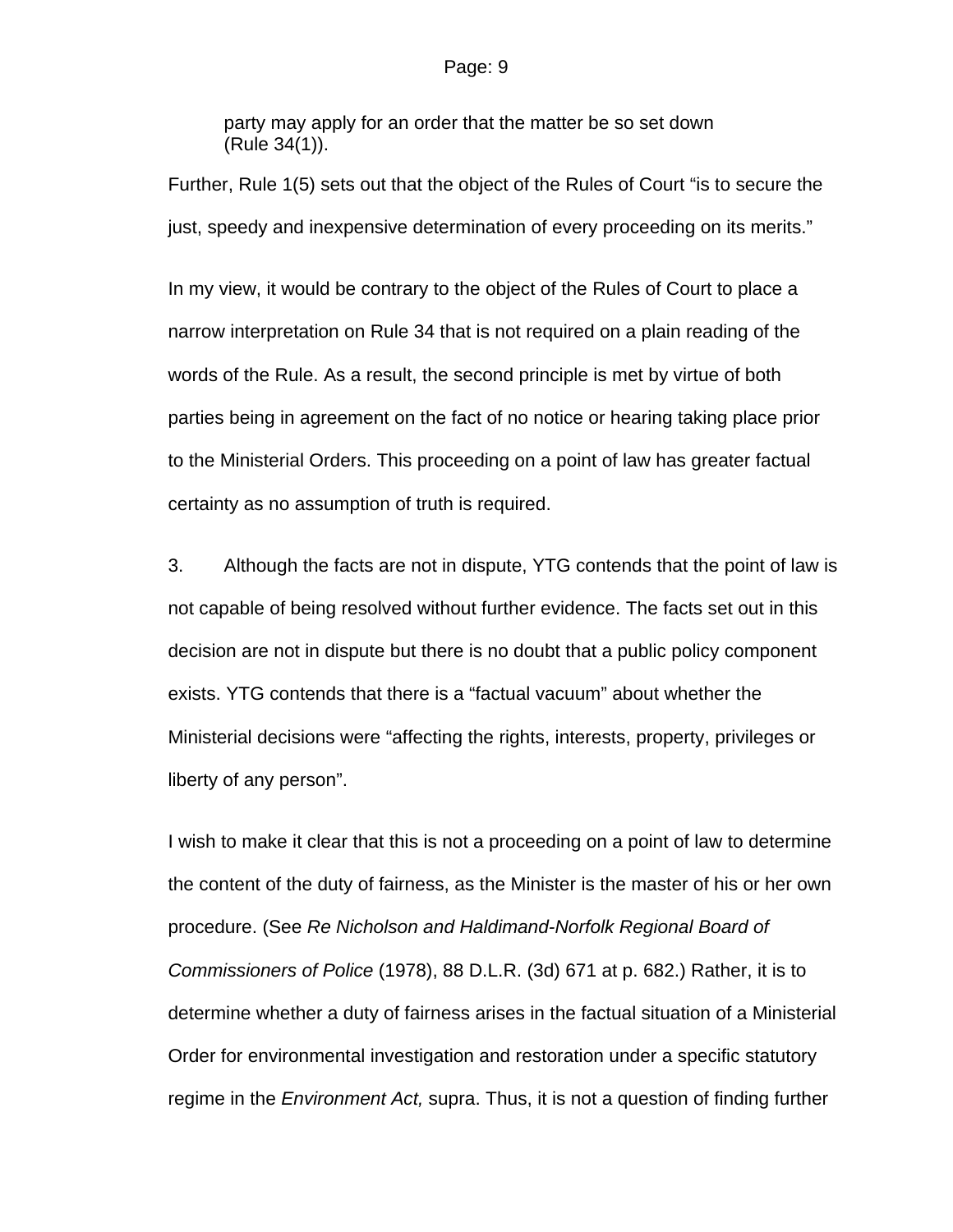facts beyond those agreed by the parties. To this extent, I have narrowed the issue presented by Imperial Oil.

4. Although this point of law may not dispose of the entire petition, it certainly would determine a substantial issue in the proceeding.

5. It is always a difficult question to determine whether a proceeding on a point of law will shorten the trial or result in substantial savings of costs. The answer to this question is largely in the hands of the parties. However, in my view, there is a potential for substantial savings for the parties and that is a worthy objective to pursue. As a matter of public interest in a clean and safe environment, the sooner a resolution is reached, the better for all concerned.

[21] In summary, I find that a proceeding under Rule 34 should proceed. The facts necessary to determine this issue are not in dispute and a decision on whether a duty of fairness arises will dispose of a substantial issue.

# **Issue 2: Does the Minister have a duty of fairness that arises prior to issuing the Ministerial Orders?**

[22] The two Ministerial Orders were issued by YTG under Part 9 of the *Environment Act* entitled: *Release of Contaminants*. That *Act* has a broad mandate which is expressed in these words from the Objectives of the *Act*:

# **Objective**

5.(2) The following principles apply to the realization of the objectives of this Act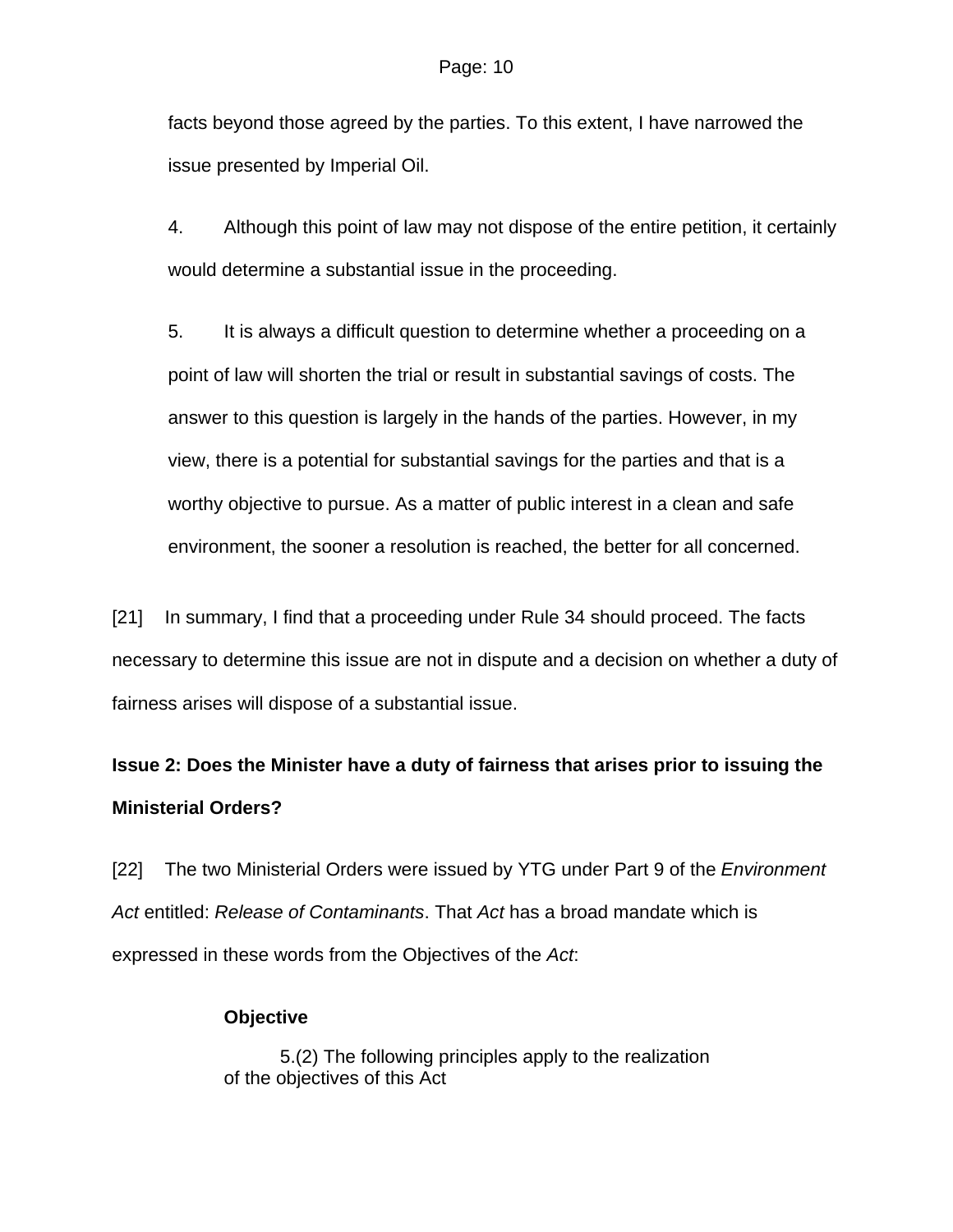…

(d) the Government of the Yukon is responsible for the wise management of the environment on behalf of present and future generations; …

[23] In section 111 a responsible party "means the person who had possession,

charge or control of the contaminant at the time of its release into the natural

environment*".*

[24] Section 114 creates a registry of contaminated sites which includes the site

known as 146 Industrial Road and the site known as the Marwell Tar Pit.

[25] Section 115 under which these Ministerial Orders were issued, states:

## **Restoration and Rehabilitation of Contaminated Sites**

**115.**(1) Where the Minister believes on reasonable grounds that an area of land or part thereof is a contaminated site and that

> (a) the contaminated site has caused or is likely to cause unsafe conditions or irreparable damage to the natural environment, or

(b) has caused or is likely to cause a threat to public health,

he or she may order a responsible party

(c) to provide information that the Minister requests relating to the contaminated site;

(d) to undertake investigations, tests, surveys and any other assessment of the contaminated site or adjoining lands the Minister considers necessary to determine the extent and effects of the contamination and report the results to the Minister;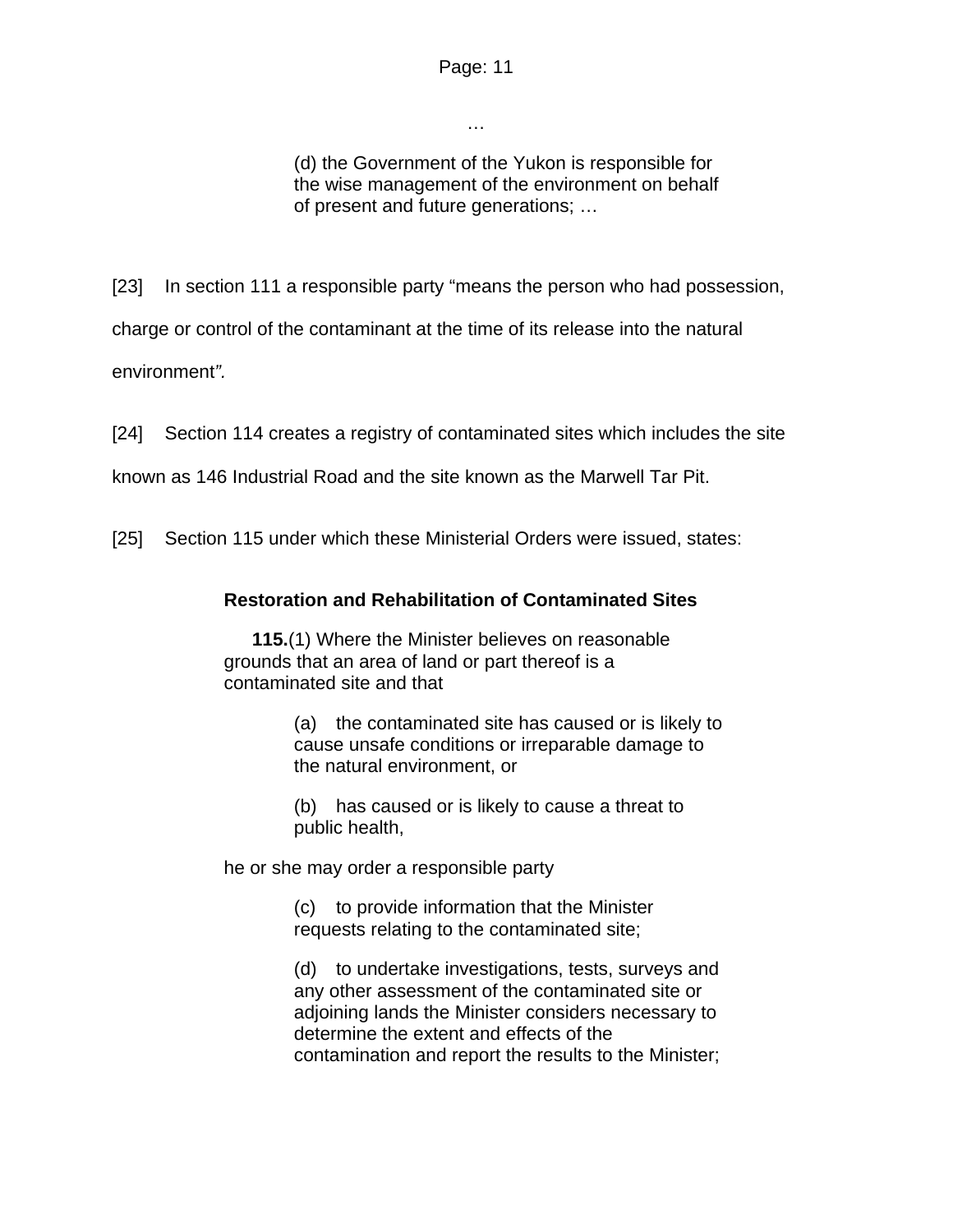(e) to establish a plan of restoration or rehabilitation for the contaminated site and a timetable for the execution of the work; and

(f) to carry out restoration or rehabilitation in accordance with any standards established by the regulations and any additional requirements specified by the Minister.

(2) An order under subsection (1) shall include a statement of the reasons for the Minister's belief and specify the time within which the order shall be complied with.

(3) The responsible party shall execute the work in a plan established under paragraph (1)(e) in accordance with a timetable ordered by the Minister.

(4) An order made under subsection (1) may authorize any person designated by the Minister to enter land to carry out the restoration or rehabilitation.

(5) The powers conferred by this section are exercisable notwithstanding the terms of a solid waste management plan or special waste management plan approved under Part 7 or a permit.

(6) The Minister shall cause a copy of an order issued under subsection (1)

> (a) to be served on the person that owns the land and, where appropriate, the person who occupies the land; and

(b) to be placed in the registry of contaminated sites.

[26] Section 115 clearly creates an onerous obligation upon a responsible party. The statute does not require any notice to be given to a proposed responsible party prior to the issuance of a Ministerial Order. Failure to comply with the terms of such an order is an offence under section 172 of the *Act*, which provides on a first conviction for a fine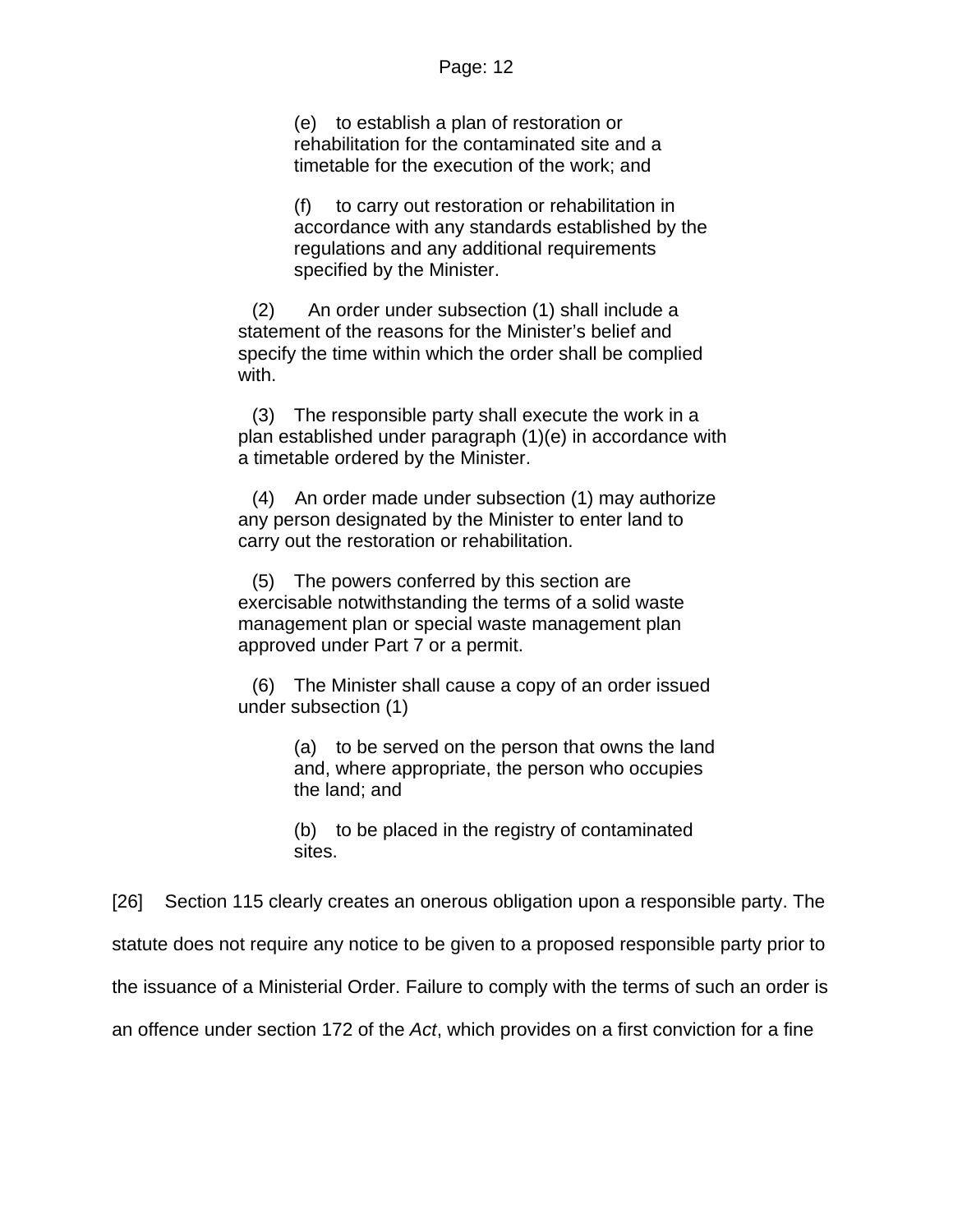not exceeding \$300,000 or to imprisonment for a term not exceeding six months or both.

[27] Does the Minister have a common law duty to act fairly? The fundamental rule, as crafted by Lord Denning, was adopted by the Supreme Court of Canada in *Re Nicholson*, supra, at p.682:

> … The fundamental rule is that, if a person may be subjected to pains or penalties, or be exposed to prosecution or proceedings, or deprived of remedies or redress, or in some such way adversely affected by the investigation and report, then he should be told the case made against him and be afforded a fair opportunity of answering it. The investigating body is, however, the master of its own procedure. It need not hold a hearing. It can do everything in writing. It need not allow lawyers. It need not put every detail of the case against a man. Suffice it if the broad grounds are given. It need not name its informants. It can give the substance only. Moreover it need not do everything itself. It can employ secretaries and assistants to do all the preliminary work and leave much to them. But, in the end, the investigating body itself must come to its own decision and make its own report.

[28] *Re Nicholson*, supra, makes it clear that a party "should be told the case made

against him and be afforded a fair opportunity of answering it". It does not mean that a

hearing in the classic sense of a trial must be held. There are other ways to provide a

fair opportunity and written submissions is one way. However, the Minister must provide

the party with the facts and evidence that make up the case against the party.

[29] In *Re Nicholson*, supra, a probationary police constable was dismissed during his probationary period. The case established that the constable was not to be afforded the protection of a constable with more than 18 months of service (the length of the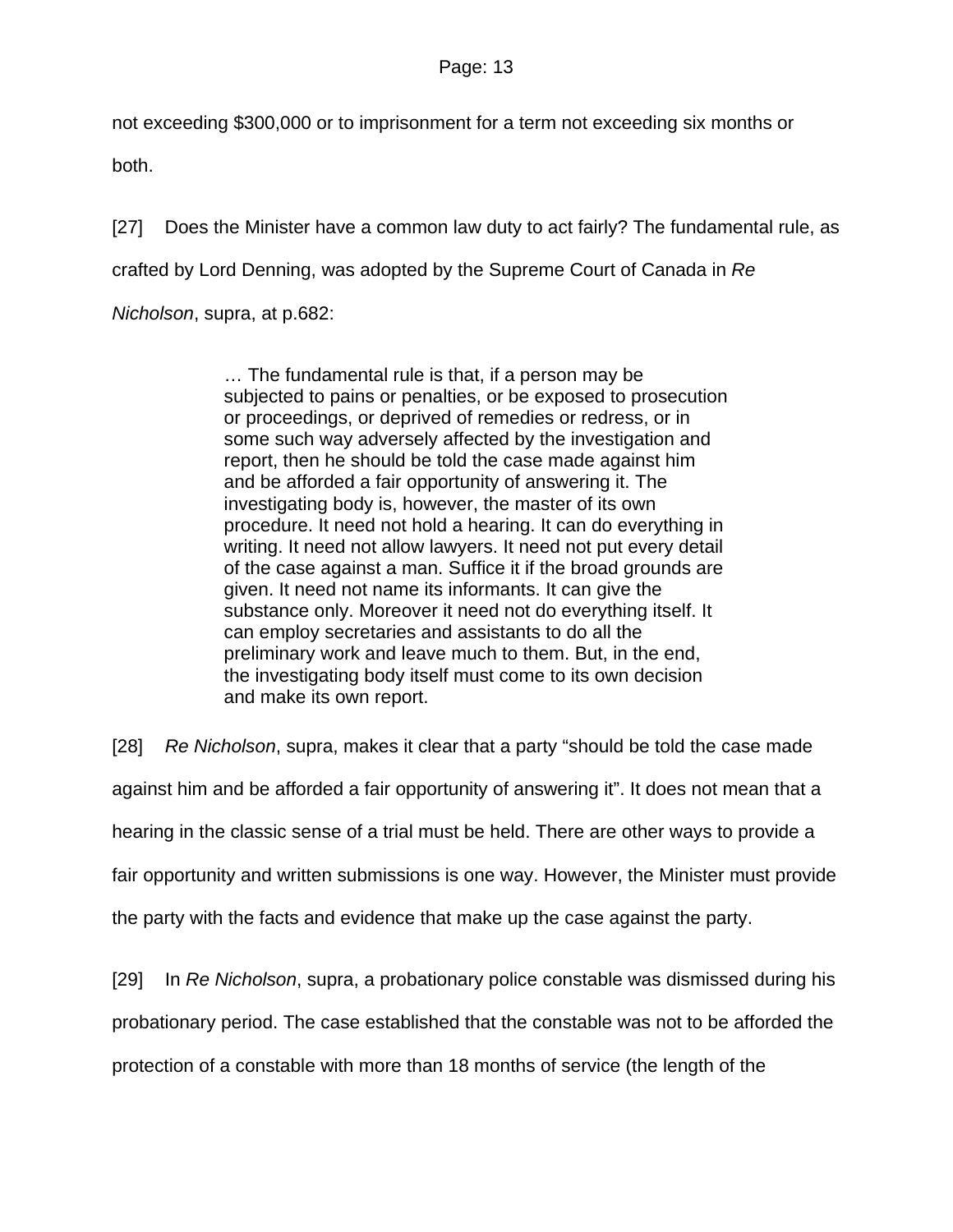probationary period), but he should be treated "fairly". However, *Re Nicholson*, supra, does not, on its facts, apply to the present Ministerial Order.

[30] In the case of *Baker v. Canada (Minister of Citizenship and Immigration),* [1999] 2 S.C.R. 817, the Supreme Court expanded on the duty of procedural fairness. The case involved a woman with Canadian-born dependant children who was ordered to be deported by an immigration officer. The Supreme Court set out the principles relevant to the determination of the content of the duty of procedural fairness. It was clearly stated that the duty of fairness is triggered when an administrative decision affects the rights, privileges or interest of an individual (para 20).

[31] L'Heureux-Dubé J. stated at para. 22 that:

… the purpose of the participatory rights contained within the duty of procedural fairness is to ensure that administrative decisions are made using a fair and open procedure, appropriate to the decision being made and its statutory, institutional, and social context, with an opportunity for those affected by the decision to put forward their views and evidence fully and have them considered by the decisionmaker.

- [32] The factors may be summarized as follows:
	- (1) the nature of the decision being made and process followed in making it;
	- (2) the nature of the statutory scheme and the terms of the statute pursuant to which the body operates;
	- (3) the importance of the decision to the individual or individuals affected;
	- (4) the legitimate expectations of the person challenging the decision;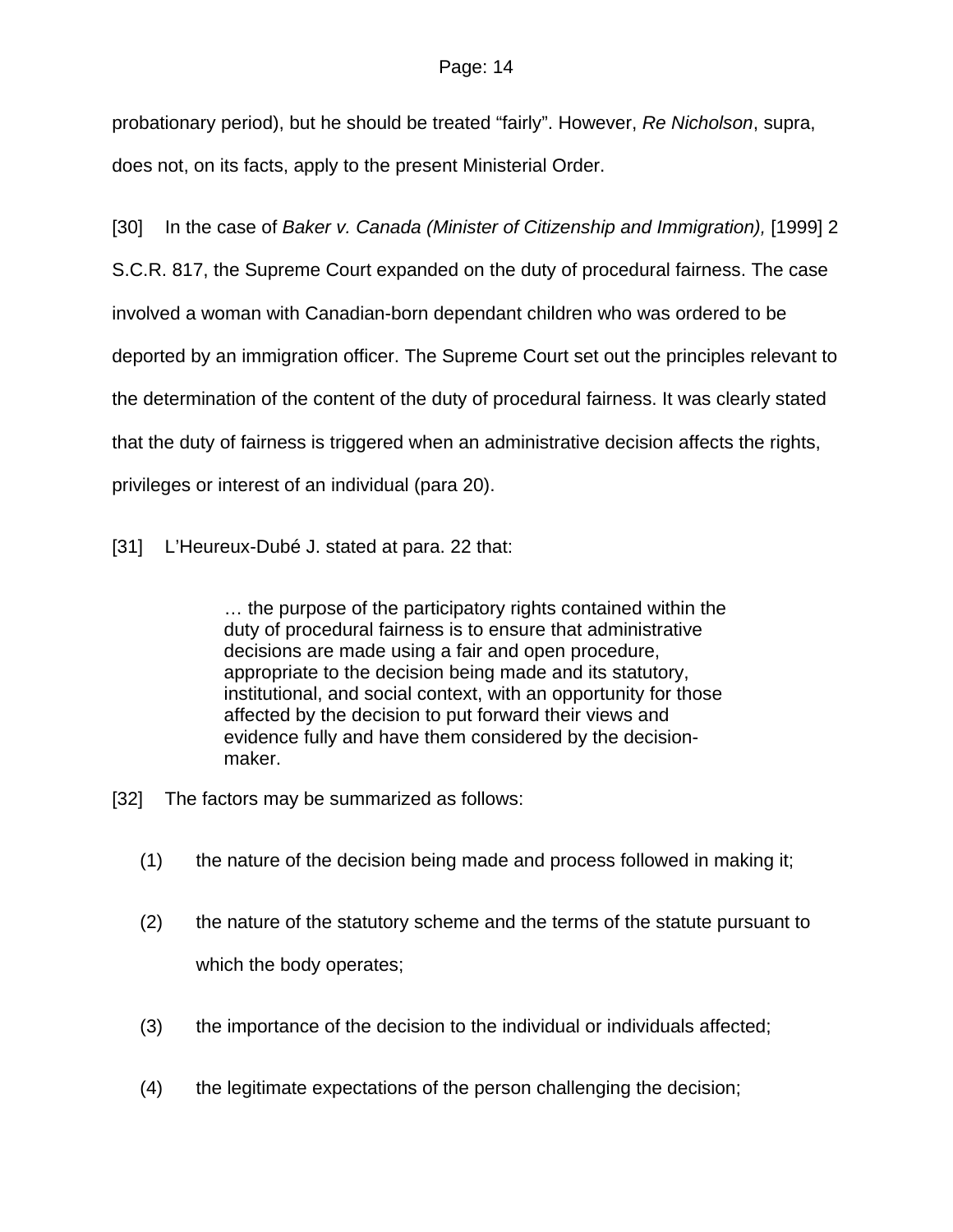(5) the choices of procedure made by the agency itself.

[33] I set these factors out to indicate the areas where further evidence may be required. However, I am not deciding on the content of the duty of fairness but rather whether the duty arises at all.

[34] YTG argues that the Ministerial Orders under section 115 of the *Environment Act*, supra, are the exercise of powers of a legislative nature and therefore procedural fairness does not apply. (See *Aasland v. British Columbia (Ministry of Environment, Lands and Parks,* [1999] B.C.J. No. 1104 (S.C.) (QL) at paras. 25, 26, 27, 36, 37 and 38.) However, these Ministerial Orders are not general in nature but rather specifically affect the rights of an identifiable person and therefore are clearly an administrative function not legislative. Therefore, procedural fairness and *certiorari*, although discretionary, does apply to these Ministerial Orders.

[35] YTG also submits that I should refuse to exercise my discretion in this case because the legislative scheme of the *Environment Act*, supra, provides alternative procedures that the Minister declined to follow. Section 12 of the *Environment Act Contaminated Sites Regulations*, Yukon O.I.C. 1996/192 provides the Minister with the option of appointing a person to obtain information about naming a responsible party prior to issuing a section 115 order. The Minister did not make such an appointment.

[36] Again, section 13 of the Regulations states that the Minister may appoint a mediator to mediate between two or more responsible parties prior to issuing an order under section 115. The Minister did not appoint a mediator.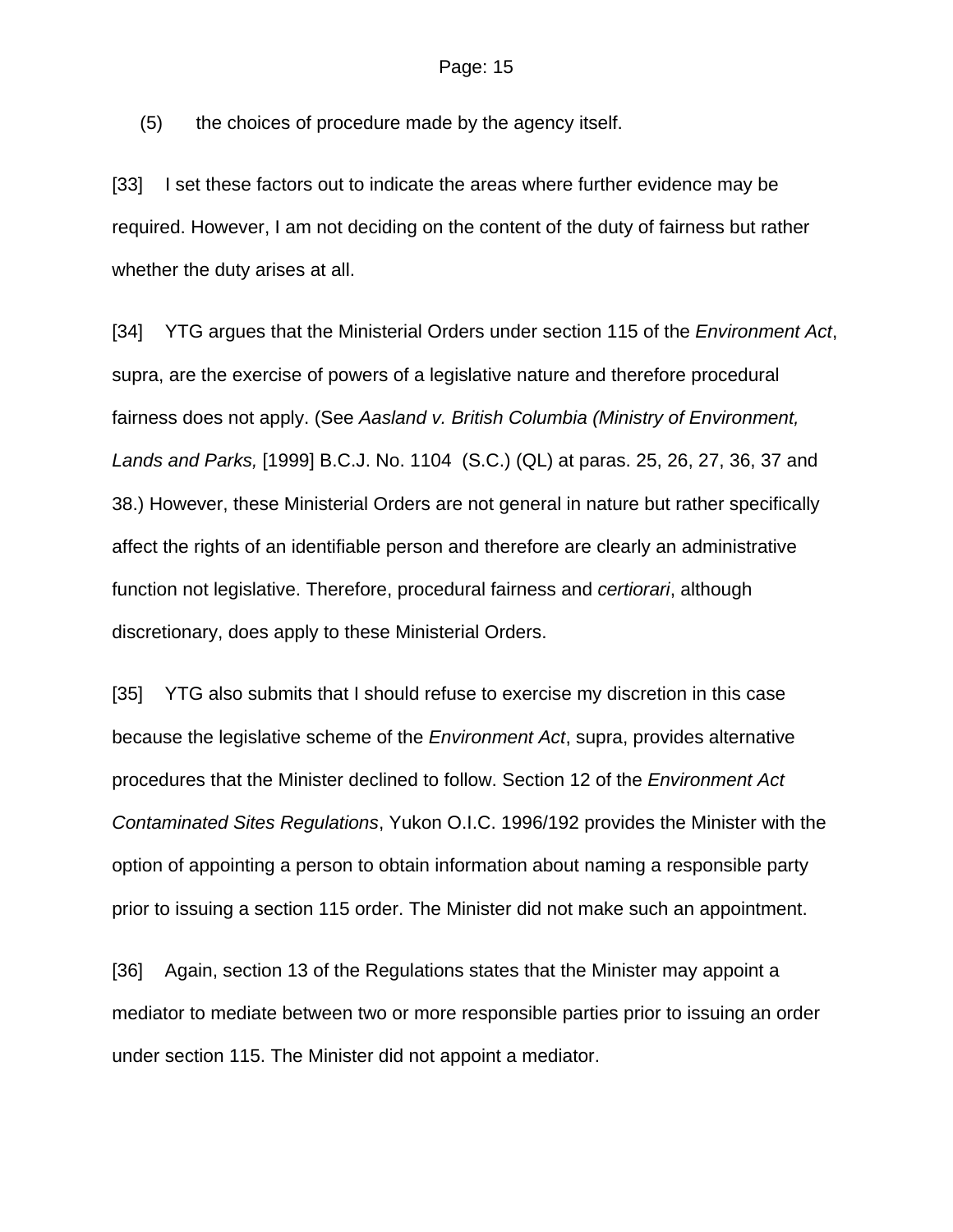[37] YTG relies upon the case of *Attorney General of Canada v. Inuit Tapirisat of Canada et al* (1980), 115 D.L.R. (3d) 1 (S.C.C.) for the principle that the statutory scheme as a whole must be construed to determine if the common law duty of fairness applies. The facts in that case are quite distinguishable from these Ministerial Orders. A decision of the CRTC on telephone rates after a full hearing was appealed to the Governor-in-Council. The Governor-in-Council was performing a function formerly performed by the Legislature itself. The Supreme Court of Canada decided that the Governor-in-Council was not an investigating body and hence the duty of fairness did not arise.

[38] Sections 12 and 13 of the *Environment Act Contaminated Sites Regulations*, supra, do not persuade me that the duty of fairness is a discretionary duty to be exercised by the Minister. The Minister, no doubt, could have made use of these sections and thereby have discharged the common law duty of fairness. However, in the circumstance of these orders, the common law duty of fairness has not been discharged and does arise.

[39] YTG further submits, and I agree, that a court has the discretion to refuse the remedy of *certiorari* where another alternative remedy is available. In this case, YTG says that the *certiorari* issue could be dealt with under section 22 of the *Environment Act,* supra. I set out sections 22, 23 and 24:

### **Complaints**

**22.**(1) Any person or group of persons may complain to the Minister with respect to a decision, recommendation, act or omission of an authority having or exercising power or responsibility under this Act or a schedule A enactment, including the exercise of a discretionary power.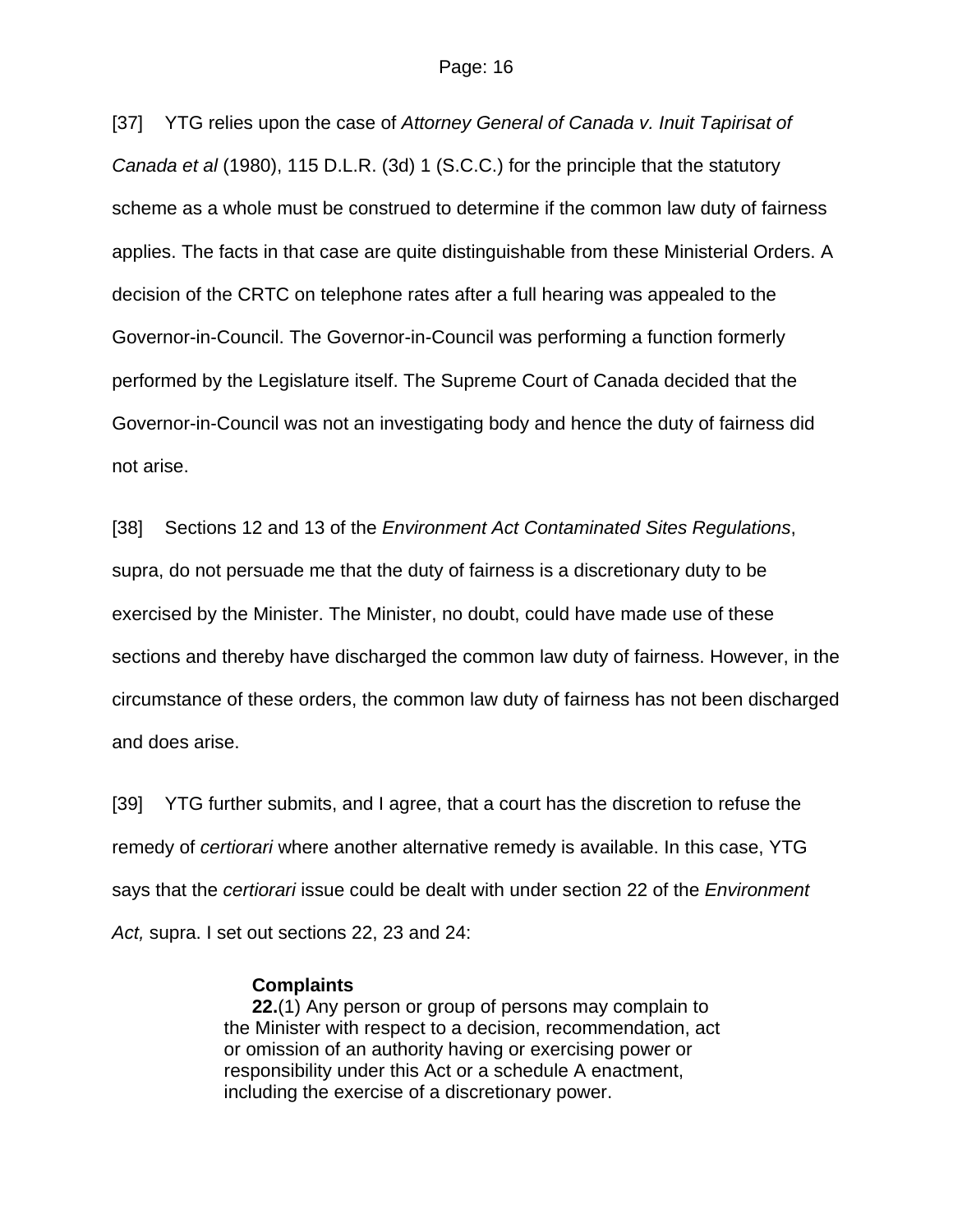(2) A complaint shall be made in writing.

### **Duties of the Minister**

**23.**(1) Subject to subsection (2), on receipt of a complaint, the Minister shall

> (a) make a record of the complaint and forthwith send a copy of the record to the Council and the complainant;

> (b) notify any other authority or person who may be affected; and

(c) attempt to resolve the complaint.

(2) The Minister may cease considering a complaint, if the Minister believes that the complaint is not made in good faith or concerns a trivial matter.

(3) For the purpose of resolving a complaint the Minister may

> (a) require an authority to provide any information or produce any document or thing that relates to the subject matter of the complaint, and the authority shall forthwith provide the information or produce the document or thing required; and

(b) refer the complaint to mediation, and for that purpose appoint a mediator and set the terms of reference of the mediation.

(4) The Minister shall report the results of his or her consideration of the complaint to the complainant and the Council and shall supply to the Council any information concerning the complaint and the Minister's consideration of it that the Council may require.

### **Yukon Council on the Economy and the Environment to review complaints**

**24.**(1) At any time after the Council receives a copy of the record of the complaint under subsection 23(1), the Council may recommend that the Minister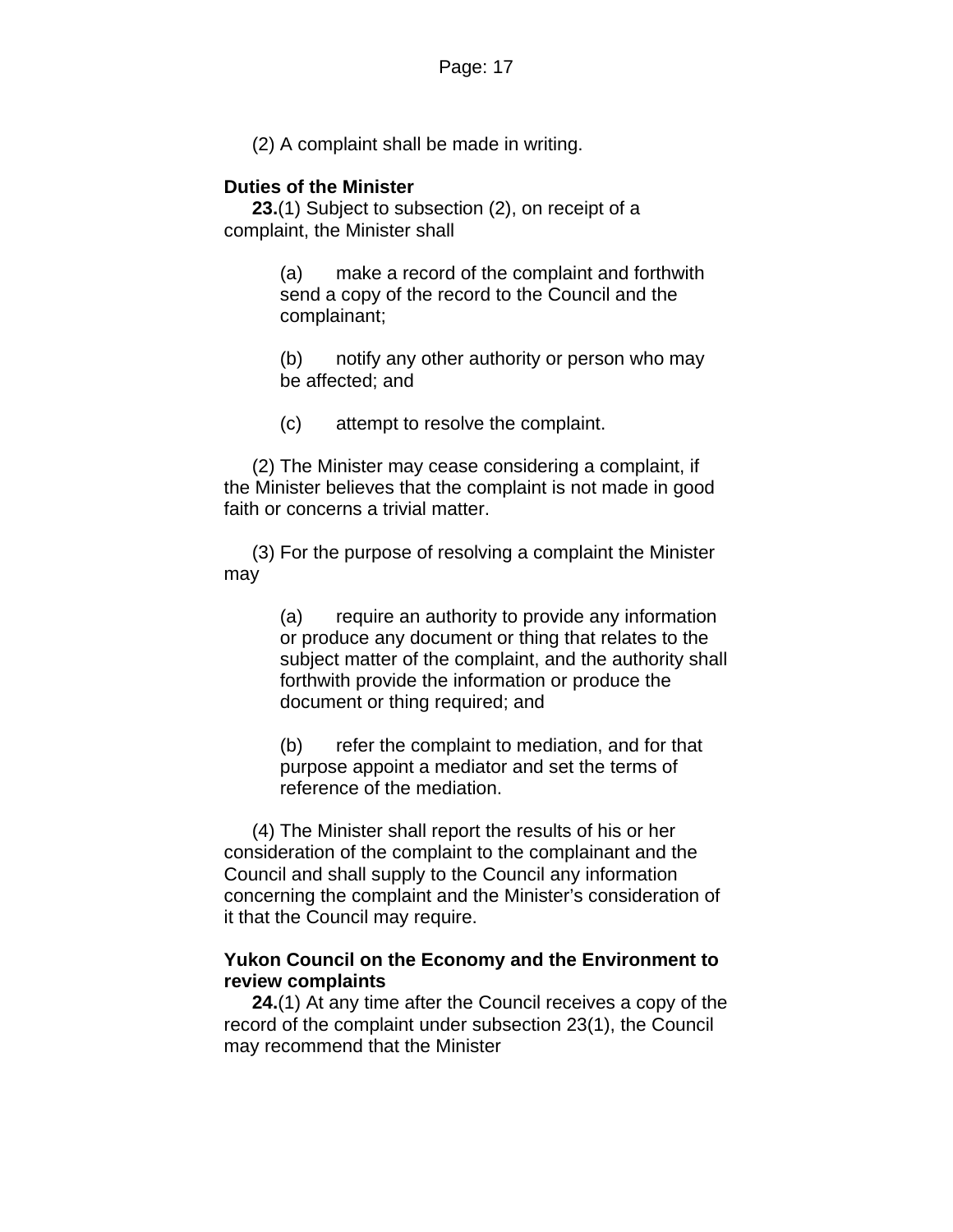(a) report periodically to the Council on the steps taken by the Minister to attempt to resolve the complaint;

(b) take further steps specified by the Council to attempt to resolve the complaint, including referring the complaint to mediation;

(c) reconsider the complaint; or

(d) refer the complaint to the Commissioner in Executive Council for a decision on the merits of the complaint.

(2) Where the Minister receives a recommendation under subsection (1)

> (a) the Minister shall report to the Council within a reasonable time on the results of any action taken; or

(b) if the Minister does not act on the recommendation, the Minister shall report the reasons to the Council.

(3) On receipt of a report under subsection (2), the Council may make a further recommendation under subsection (1).

[40] The Council refers to the Yukon Council of the Economy and the Environment

(the Council), which is appointed by the Minister from various sectors of Yukon society.

With respect to section 22 complaints, it is a recommending body to the Minister. It is

clearly not a body with any necessary legal or environmental experience. Also, the

Minister would be considering a complaint about his or her own decision which is

tantamount to being one's own Court of Appeal.

[41] Section 22 does not make reference to a corporate person but arguably Imperial

Oil could be included in "any person or group of persons".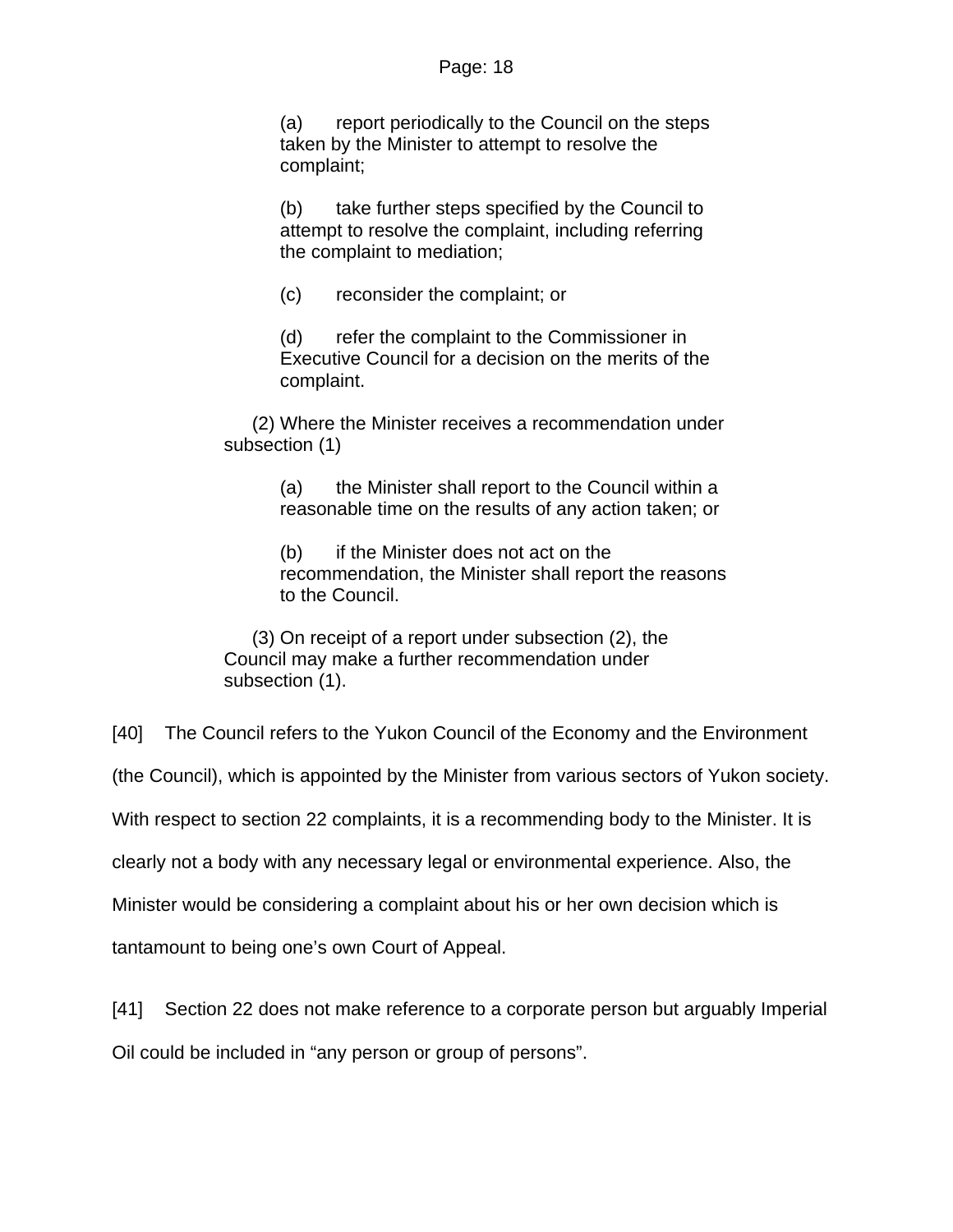- [42] In the case of *Canadian Pacific Ltd. v. Matsqui Indian Band,* [1995] 1 S.C.R. 3 at
- 31, the relevant factors to be considered are set out as follows:

I conclude that a variety of factors should be considered by courts in determining whether they should enter into judicial review, or alternatively should require an applicant to proceed through a statutory appeal procedure. These factors include: the convenience of the alternative remedy, the nature of the error, and the nature of the appellate body (i.e., its investigatory, decision-making and remedial capacities). I do not believe that the category of factors should be closed, as it is for courts in particular circumstances to isolate and balance the factors which are relevant.

- [43] The following factors are relevant:
	- 1. The complaint procedure is not a legal appeal;
	- 2. The Council does not have any legal or environmental expertise required in its composition;
	- 3. The Council is a recommendation body and the Minister would determine the complaint against his or her own order.
	- 4. The potential sanctions against Imperial Oil are significant.

[44] In view of the fact that the essence of the Imperial Oil petition is that the common law duty of fairness has not been complied with, I find it difficult to imagine that the Council is equipped or even intended to deal with such a complex legal issue. In my view, the alternative remedy proposal is inadequate and inappropriate to determine the issue of whether procedural fairness is required. This is a legal question which needs to be determined by a court of law with legal expertise.